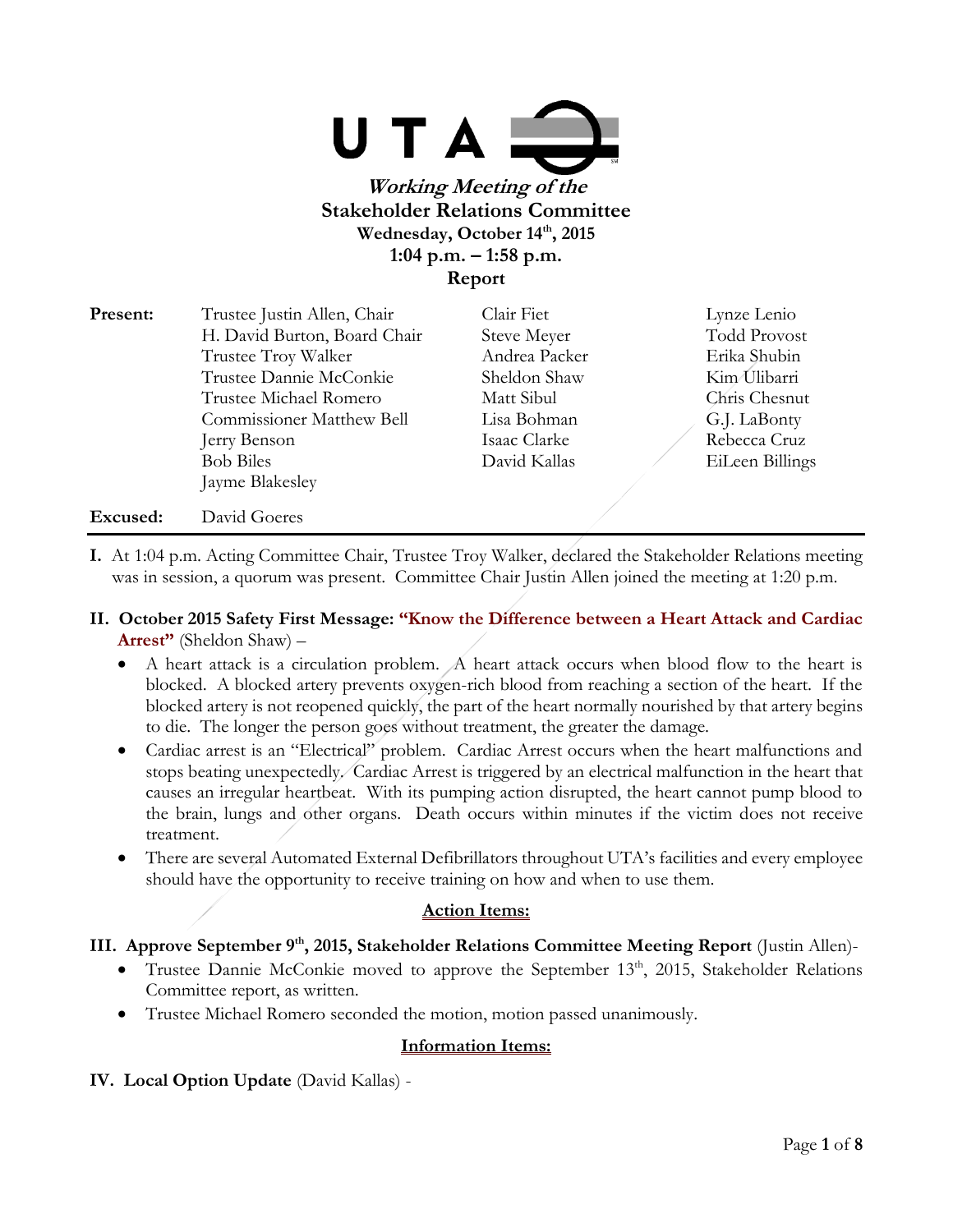- Election voting ballots have been mailed to Weber, Davis and Salt Lake Counties and some municipalities in Utah County.
- If a registered voter did not receive a mail-in voting ballot, they will have the opportunity to vote at their district's selected voting location.
- Most counties are not mailing out voter information pamphlets. However, they will mail out a slip of paper that encourages the recipients to visit the state/county website to read the voter information.
- Each voter information "Pamphlet" website allows for a 500 word "For" statement and a 300 word rebuttal. Likewise, a 500 word "Against" statement and a 300 word rebuttal.
- Currently the mail-in vote has been higher than anticipated. However, if a registered voter does not mail back their voting-ballot, they will be sent a reminder to do so.
- A one-page employee handout has been drafted and distributed to employees regarding information concerning Proposition 1:
	- 1. Proposition 1 is a proposed one-quarter (o.25) cent sales tax increase. UTA could receive 40% of that funding for transit.
	- 2. Proposition 1 will also benefit cities and counties by providing funding for better streets, sidewalks and trails.
	- 3. UTA has developed a conceptual service scenario on how additional funds may be used.
	- 4. People can learn more and tell UTA which service priorities are important to them at **WWW.RIDEUTA.COM/SERVICEPRIORITIES**
- The Board of Trustees recently drafted and approved a Resolution outlining the intended use of funds if the proposed Local Option Sales Tax is approved. In this resolution, the UTA Board of Trustees resolves to increase and enhance transit service, if approved by the voters:
	- 1. Emphasis on Bus Service: The Authority will give primary focus and priority to improvements in bus service and technology. Some changes in rail service will be made to meet demand and to coordinate with bus schedules.
	- 2. Wherever bus or rail service is enhanced, UTA will examine enhanced paratransit services for people with disabilities.
	- 3. Frequency of Service: UTA will examine and increase the frequency of service on many routes, making it easier for riders to utilize and connect within the transit system.
	- 4. Span of Service: UTA will extend many routes later into the evening, and some earlier in the morning, to allow transit patrons better connectivity to their jobs, education, entertainment and community activities.
	- 5. Weekend Service: UTA will make more transportation options available on weekends.
	- 6. First/Last Mile Solutions: UTA will work to facilitate improved access to service on foot and bicycle, via sidewalks, paths and trails.
	- 7. Bus Stop Shelters, Amenities and Improvements: UTA will enhance the transit experience by expanding the number of shelters and improving accessibility at bus stops.
	- 8. Mobility Management: UTA will expand its programs and services to assist human service agencies that provide transportation as part of their activities.
	- 9. Facilities and Equipment: UTA will acquire and construct whatever equipment and facilities may be necessary to provide all the items stated above.
- The Authority will conduct a lawful open, transparent and public process, in consultation with stakeholders and the public to determine the routes and locations that will receive enhanced services and amenities.
- Funding will be applied through the service area, in an equitable manner consistent with the proportion of tax dollars received from the counties in which the tax is levied and assessed, and will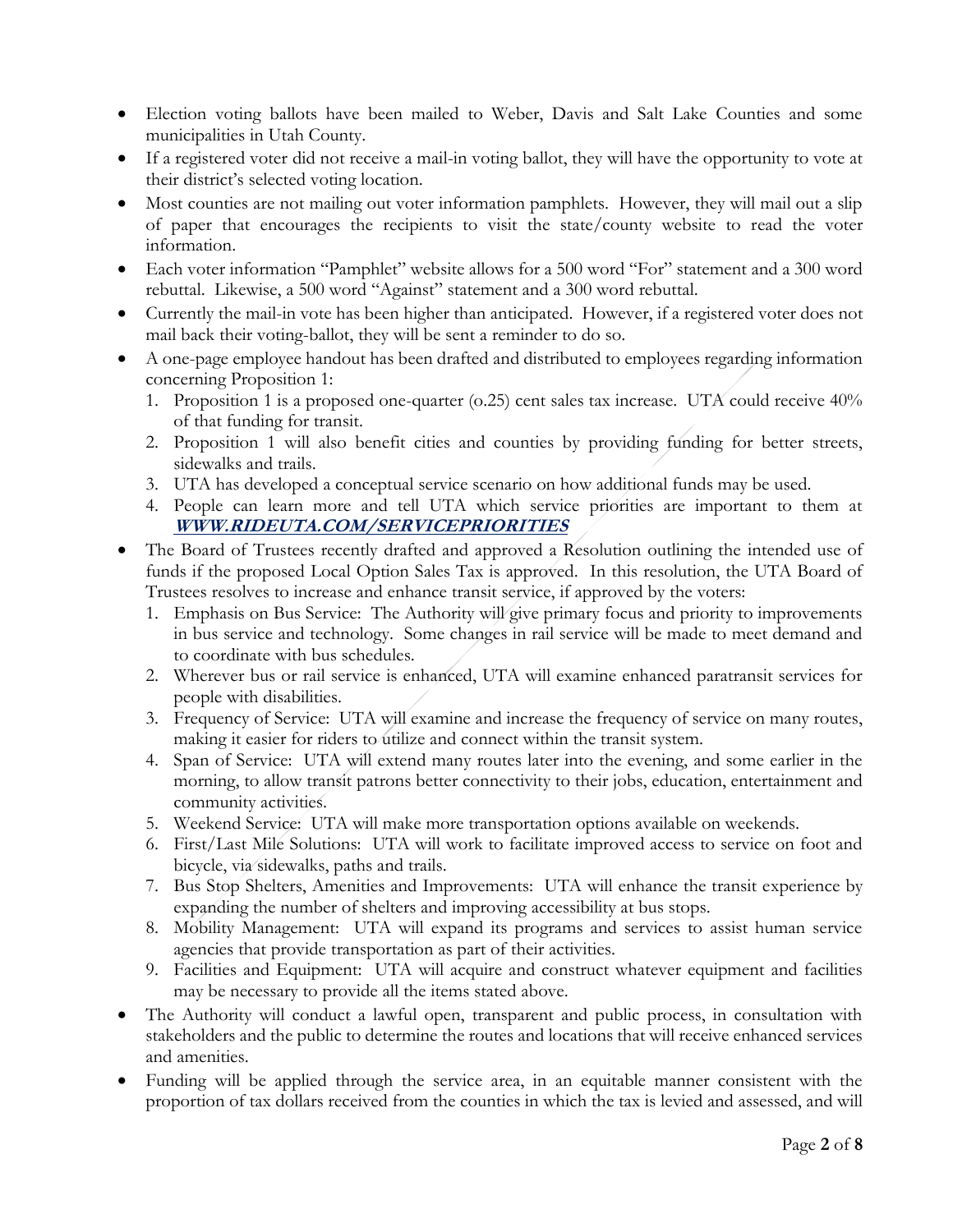provide a summary of new funding related expenditures as part of UTA's annual geographic equity analysis report.

- If Proposition 1 passes, this issue will have significance to UTA in the form of a local sales tax funding transportation. It will authorize a one-cent increase in sales taxes for every four dollars in sales. If passed, 40% of those funds would go the UTA to increase service. Because UTA is impacted directly by the outcome of the voting, there are restrictions relative to what UTA employees can and cannot say or do during the election period:
	- 1. Employees *cannot* use UTA resources to express a position on Proposition One. This means we cannot express personal opinions on the issue during work time, on a work computer, with a work email, or in a UTA vehicle or uniform.
	- 2. Employees *can* provide facts and information, such as recognition of the issue on the ballot and UTA's plan to use the potential funding for increased service.
	- 3. Employees *can* mention that the UTA board passed a resolution which supports using Proposition One funds for increased service; that a public process will take place and input from that process will be used to determine service changes; and that our use of these funds will be transparent.
	- 4. Employees *can* vote and encourage others to vote as well.
- David Kallas stated that during the last week of September and first week of October, UTA scheduled several public outreach meetings, which did not involve campaigning, in all four counties and also at city meetings and events. These were UTA public meetings, not Transportation Coalition events. UTA continues to seek public feedback regarding this proposal and stating what services would be implemented if they vote for Proposition One.
- A campaign effort has been conducted by the Salt Lake Chamber. They have placed signage throughout the area and are running several television advertisements supporting Proposition 1.
- The Transportation Coalition has also been very pro-active with their support of Proposition 1. The Coalition is stating that Proposition 1 is a two-part compromise by our Legislature following three years of research on transportation financing using both gas tax and this local-option sales tax. In addition, 111 city councils across Utah have called for this ballot measure.

# **V. Service Scenario Outreach Update** (Andrea Packer and Matt Sibul) –

- UTA is required to conduct Public Comment before finalizing any Service Scenarios. Each county is unique and the outreach will be different for each one.
- In Weber County, UTA is discussing the option to piggy-back on to the next Council of Governments (COG) meeting scheduled for early October.
- There has been some discussion regarding an Open House at the Transit Center in Utah County. An additional effort is being made regarding the best way to reach out to Utah County.
- UTA's Planning Department staff has been meeting with both Salt Lake County and Salt Lake City by attending community council meetings. These individual smaller targeted meetings have been very effective and UTA has been able to address most attendees concerns.
- UTA is collecting public input before drafting any final service scenarios. The Board has given UTA staff direction to gather public input to help refine the service scenarios.
- UTA is currently conducting a public outreach survey. This survey is a tool on the website that allows the public to go through and answer questions about some of UTA's services and request what services they would like implemented. Also, they are requested to respond how they would like to see transit's limited resources utilized. There are also questions regarding air quality.
- Andrea Packer reported than more than 8,000 people have been reached and approximately 960 surveys have been submitted and compiles. UTA has distributed flyers at each open house public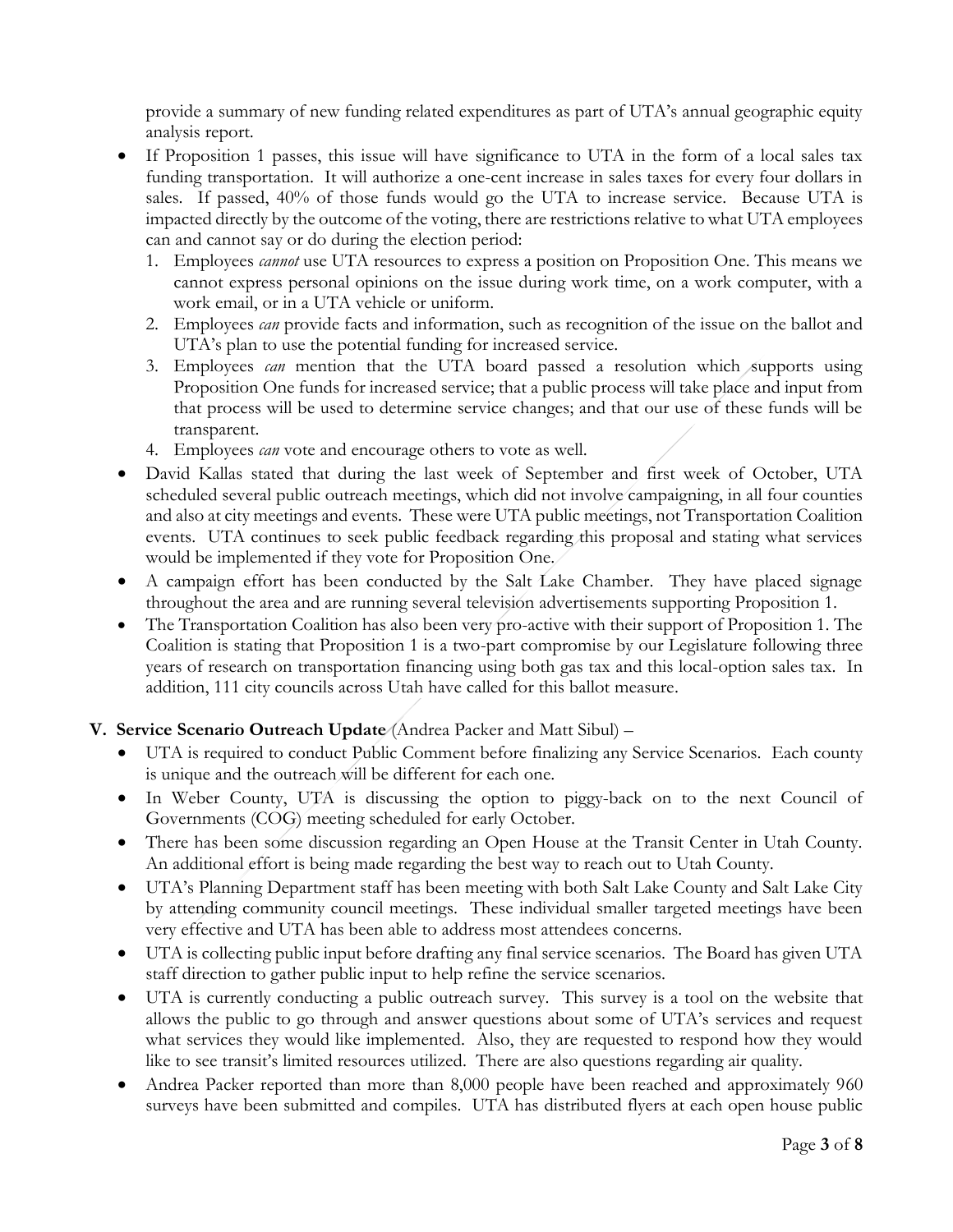event, on transit vehicles and at bus and rail stations. Advertising has also been conducted through radio liners and paid media.

- A one-hour Twitter Chat was recently held with Interim President/CEO Jerry Benson.
- The open house events have concluded, however, the survey will continue for another month.
- UTA is working with the League of Cities and Towns and the Department of Transportation regarding this survey. Once in place, this will be pushed out over social media.
- UTA is looking at media advertising. The Radio liners will still be announced for the next few weeks stating that UTA now has additional and improved service on bus, TRAX and Streetcar. There are also announcements on the North Temple billboards.
- Implementing a website stating all the potential service scenarios. It will also contain the survey requesting feedback regarding how they feel about the service options and what improvements they would like to see put into operation. UTA is currently looking at a real-system redesign. Some potential service improvements could include the following:
- Bus Improvements:
	- 1. Added Bus Frequency:
		- a. 33% increase in routes with 15-minute headways
		- b. 60% increase in routes with 30-minute headways all day
	- 2. Longer-Span of Service:
		- a. Extend the time of the last trip to 9:00 p.m. or later on all routes that operate all day
	- 3. More Weekend Service:
		- a. 20% more routes operating on Saturday
		- b. 50% more routes operating on Sunday
	- 4. More shelters and amenities.
- TRAX and Streetcar Improvements
	- 1. All lines extend Sunday service span to match Saturday
	- 2. Service to Airport hourly overnight service to downtown Salt Lake City (full Green Line with the removal of freight)
	- 3. S-Line: Sufficient double tracking to provide 15-minyte service frequency
- FrontRunner Improvements:
	- 1. 15% more FrontRunner service on weekdays
- First and Last Mile Options:
	- 1. Regional GreenBike System
	- 2. RideVan Plus connections to rail stations
- Other Transit Service Enhancements:
	- 1. Corridor preservation for projects in development
	- 2. 30% more Vanpools
- Service Oriented Capital Investments;
	- 1. Purchase new buses
	- 2. Bus stops, amenities, shared initiatives
	- 3. Wayfinding Improvements
	- 4. Right-of-Way preservation
	- 5. Improved bicycle and pedestrian access.
- Trustee Troy Walker reported that all the mayors, except two, in Salt Lake County have expressed their support regarding Proposition 1.

### **VI. September 2015 Social Media Report (Lynze Lenio) -**

Announcing Ridership Growth: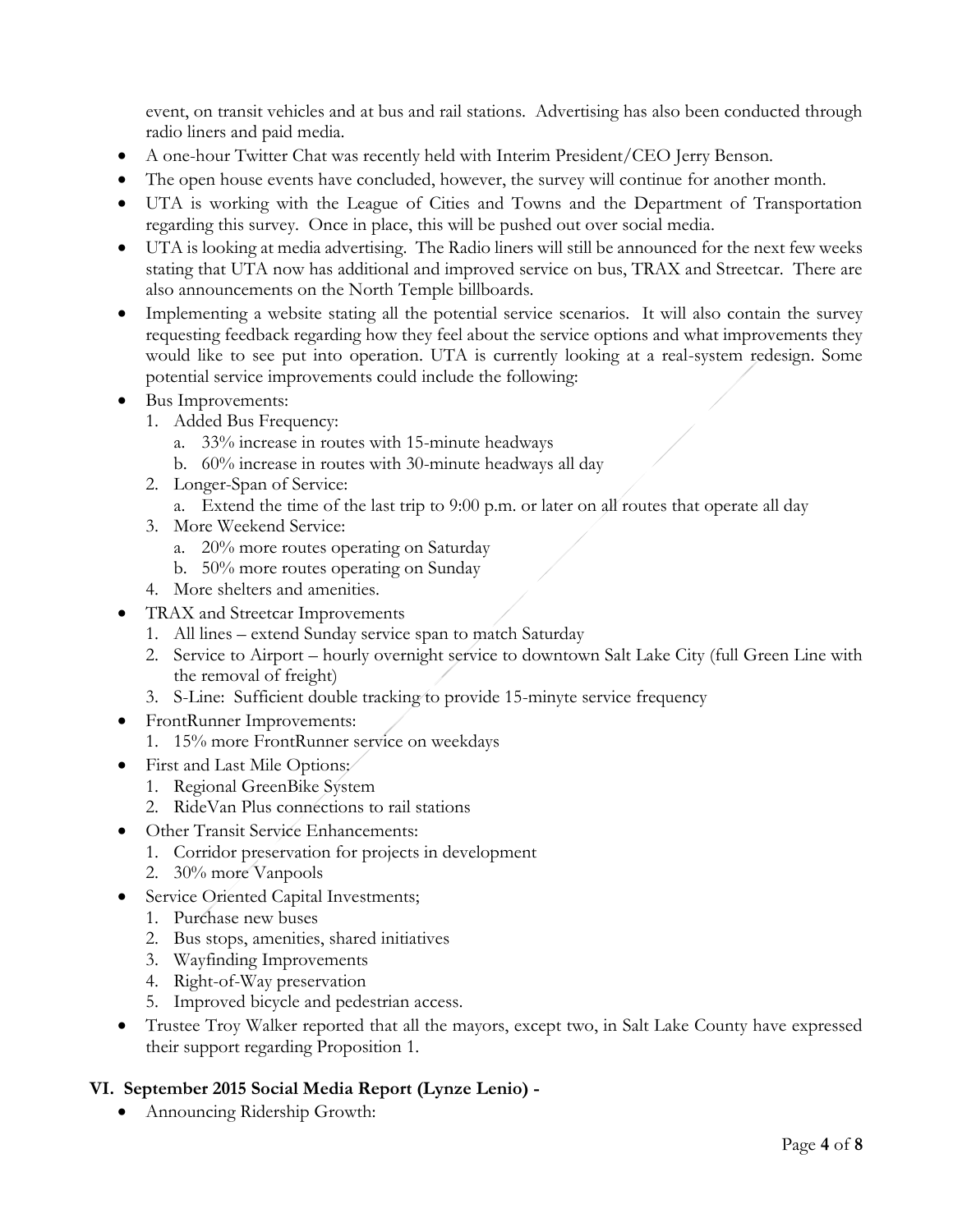- 1. Rail Ridership Sets Record: More people took to the rails during the week of September 20<sup>th</sup> than at any time in UTA's history.
- 2. Preliminary numbers show that UTA recorded a total of 567,892 boardings from Sunday, September 20<sup>th</sup> through Saturday, September 26<sup>th</sup>, 2015. This was an all-time record.
- UTA Ridership Increases during Summer 2015:
	- 1. Many riders took advantage of UTA's fare promotions, i.e., FarePay, S-Line Extended Hours and the \$10 Group Pass for 4.
	- 2. System-wide ridership in June, July and August increased over the same time period last year.
	- 3. UTA recorded 3,829,942 boardings during the summer months.
- Extra Service: UTA thanks everyone who rode the transit system to Salt Lake Comic Con during September 2015. The costumes were great to see.
- Regarding BYU fans, UTA will operate buses to 30 minutes after the game. An extra FrontRunner train will meet the buses at the Provo Station and serve all stops between Provo and Ogden Cities.
- Service Scenarios: #UTAService Twitter Chat with Jerry Benson on September  $24<sup>th</sup>$  from 10:00 to 11:00 a.m. This was promoted on both Twitter and Facebook (31 contributors, 114 Tweets and 210,339 Impressions).
- UTA held their local bus and maintenance Roadeo a couple of weeks ago. The winners of that competition event were presented their award certificates during the October  $6<sup>th</sup>$  Corporate Staff meeting.
	- 1. Fixed Route Bus Roadeo Winners:
		- a. First Place, including a \$500 gift certificate, was awarded to Hector Soto.
		- b. Second Place was awarded to Justin Billison.
		- c. Third Place was awarded to Alan Bowden. Alan Bowden will represent UTA at the National APTA Roadeo event.
	- 2. Paratransit Operators:
		- a. First Place was awarded to Javier Guzman.
		- b. Second Place was awarded to Lamar Whytehorse.
		- c. Third Place was awarded to Derrick Whytehorse.
	- 3. Maintenance: This was a team competition. The team members that won first place in the Maintenance contest were Carey Weller, Jason Ball and Chris Godfrey.
- New Ride-Time Features:
	- 1. Ride-Time is UTA's bus texting service. This service now allows the rider to find next bus departure times for a specific route at stops that serve multiple routes.
	- 2. On September 25<sup>th</sup>, 2015, UTA posted, "We've added a new feature to make Ride-Time, UTA's real-time bus information service, even more convenient. You can now find the next bus departure times for a specific route. It's as easy as sending a text."
- September Twitter Follower Growth: During September, UTA saw an increase of 515 followers for a total of 18,858.
- Most Popular Twitter Links for September:
	- 1. September 18<sup>th</sup>: Extra TRAX service to Comic Con (104 clicks).
	- 2. September  $2^{nd}$ : Rider tips for the University of Utah game (57 clicks).
	- 3. September 23rd: Post-chat link to service survey (29 clicks).
	- 4. September 23rd: Summer ridership increase (12 clicks).-
	- 5. September  $16<sup>th</sup>$ : Job Fairs (12 clicks).
- Facebook Growth: During September, UTA gained 194 new Facebook followers, for a total of 9,912. Just this week, UTA realized a total of 10,000 followers.
- Top Five (5) Facebook Posts: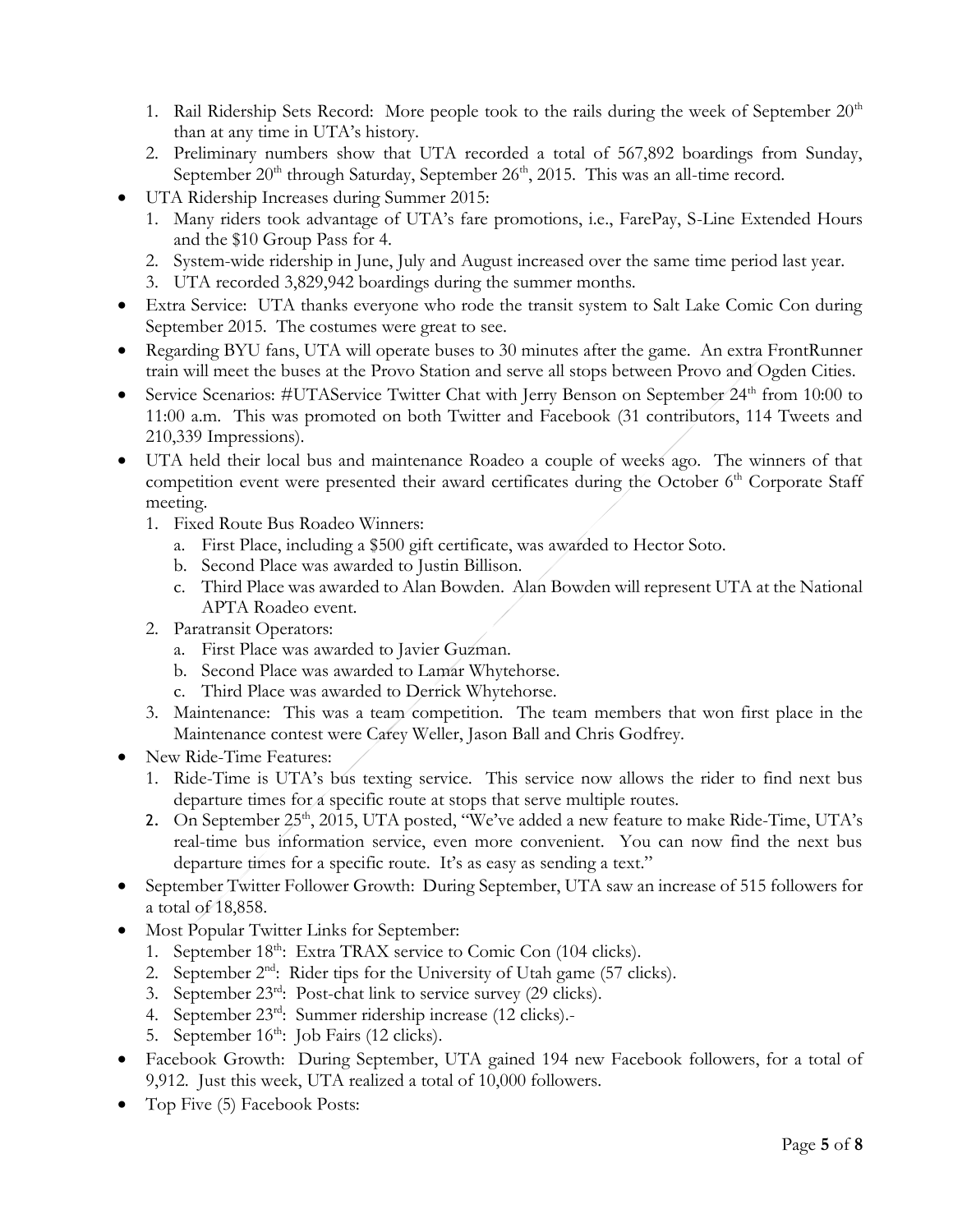- 1. September 21<sup>st</sup>: Open House Announcement (28.3K reached, 640 likes, comments or shares).
- 2. September 28<sup>th</sup>: Open Houses Week 1 (24.4K reached, 477 likes, comments or shares).
- 3. September 18<sup>th</sup>: Comic Con Service (20.9K reached, 1,002 likes, comments or shares).
- 4. September  $30^{\text{th}}$ : Record ridership weekend  $(3.5K$  reached, 101 likes, comments or shares).
- 5. September 29<sup>th</sup>: LDS Conference service (2.3K reached, 50 likes, comments or shares).

### **VII. Stakeholder Relations Dashboard** (Jerry Benson) -

- Responsible Executive is Andrea Packer, Vice-President of Communications and Customer Focus.
- Board Goal: Develop, Track and Show Improvement with Three (3) Customer Satisfaction Indicators. Staff identified recommendations for three customer satisfaction indicators. They were presented to the Planning and Development Committee and approved by the Board during April 2015. The three indicators are:
	- 1. Net Promoter Score (NPS) and Satisfaction Survey: First conducted in 2013, the survey will be conducted again this year and annually going forward. The on-board customer survey includes all bus routes, TRAX and FrontRunner. Using the 2013 survey as a baseline, staff is conducting the survey this fall and (a) highlight areas of change/improvement and (b) identify current areas that can be addressed. A preliminary survey was tested in June with a small sampling of riders. Staff made final adjustments to the survey and it is currently out in the field.  $\bigcirc$
	- 2. Reliability: UTA has tracked on-time reliability for bus, rail and paratransit for years and has targets established for 2014. During August, staff began including a monthly dashboard report for the Board that tracks current reliability compared to the goals.  $\bigcirc$
	- 3. Real-Time information: This is a new measurement initiative for the agency. Staff is in the process of developing targets and implementing procedures to monitor the accuracy of real-time departure predictions on TRAX, to be completed by December 1<sup>st</sup>. Monitoring will begin and a report provided to the Board beginning in December 2015.  $\bigcirc$
- $\bullet$  Board Goal: Make a "Go/No-Go" decision on Distance-based Fare by October 31<sup>st</sup>, 2015. If this decision is "Go", launch in January 2016.
	- 1. Process began last year to develop UTA's next phase of fare policy, with a focus on a distancebased fare structure. Phase 1 of the Fare Policy Analysis Project – completed in early 2015 – included the research phase. Activities included a review of existing research/studies, 60 stakeholder interviews, a telephone survey to the public, and an on-board/online survey of riders. This effort recently concluded with a series of six focus groups that tested four potential fare scenarios. UTA also initiated a distance-based fare beta test on September 2, 2014 on three bus routes in Utah County – that pilot program concluded in April. After analyzing all the research, staff presented to the Board in June. Based on the extensive input received, staff is revising the potential scenarios. Staff is also doing an analysis of the impacts of the scenarios on other operations/systems within the organization. The revised scenarios are scheduled to be completed shortly. Work also continues on the technology development required to support a distance-based fare structure. The BYU pilot provided valuable information about the technology, which staff is using to make performance improvements. In addition, a major technology update/release is scheduled for this month, to be followed by 3-6 months of required testing. Additional technology development may be required to support DBF, depending on the preferred scenarios that emerge.  $\bullet$
	- **2. Action Item: The technical and marketing research has been completed. Staff will be communicating to the Board their recommendation regarding "Go/No-Go" for distance-based-fare by the end of October 2015.**
- **XIII. Appointing Authority Communications** (Jerry Benson) -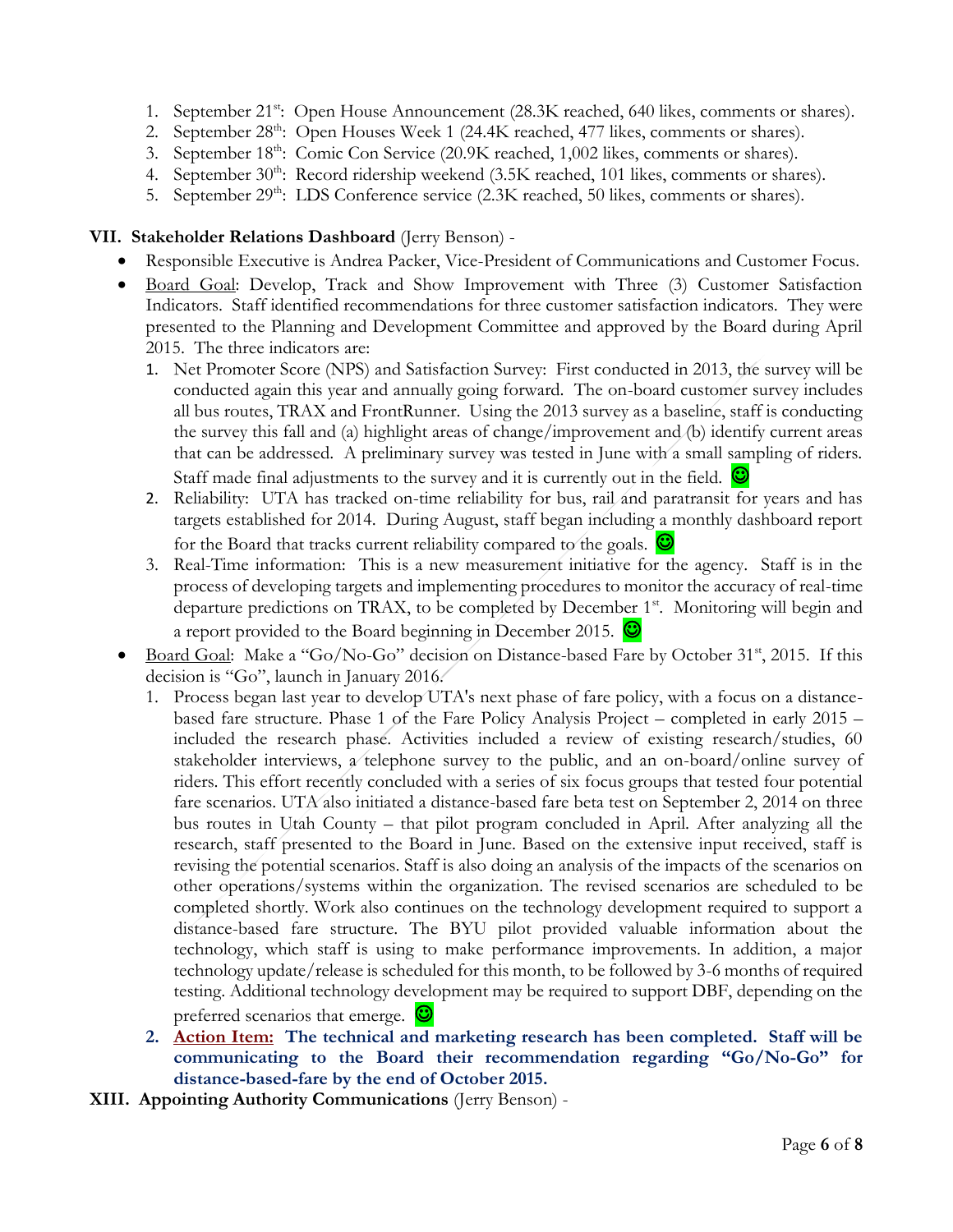- Jerry Benson stated that he has had an opportunity to visit with many of the Board members on a one-on-one basis. In several of those meetings, one issue that came up was the Board's desire to place additional structure, follow-up and sharing regarding communications with the appointing authorities.
- Jerry Benson indicated that it is appropriate to bring this issue back to the Stakeholder Relations Committee for discussion and to see if the Committee is interested in establishing some type of schedule/framework for Board members to report back to their colleagues. These reports would state when meeting were scheduled with appointing authorities, what issues were discussed, and possible outcomes.
- The Stakeholder Relations Committee agreed that some type of meeting schedule should be drafted and reporting structure implemented. Jerry will research this issue further and report back at the next Stakeholder Relations Committee meeting.
- Reports regarding meetings or communication with the appointing authorities will be presented by Board members on a regular basis in the Stakeholder Relations Committee meetings.

# **IX. Liaison, Conference and External Committee Reports** (Justin Allen) –

- APTA Annual Conference/Positive Train Control: Jerry Benson reported that he attended the APTA Commuter Rail Legislative Committee where Positive Train Control (PTC) was discussed.
	- 1. "The commuter rail industry is fully committed to implementing Positive Train Control, but there are still several challenges to complete national implementation of this critical safety technology by December 31, 2015. This Commuter Rail Legislative Committee is working with the House Transportation and Infrastructure Committee to introduce legislation to extend the December 31st, 2015 deadline for implementing positive train control.
	- 2. Another significant challenge is the funding needed to develop and install this new safety technology. A recent survey conducted by APTA of the commuter rail industry in the United States shows that at least \$3.48 billion is needed to implement PTC nationally.
	- 3. As of April 2015, publicly funded commuter rail systems have spent \$950 million.
	- 4. Despite the need for billions of dollars to implement PTC on commuter rail systems across the country, Congress has only allocated \$50 million for this priority safety mandate. APTA has urged Congress to provide 80 percent of PTC costs on commuter railroads
	- 5. Jerry Bensons stated that there is very good indication that the December  $31<sup>st</sup>$  deadline will be extended, however, the rail industry does not know if financial funding will be available.
	- 6. The initial discussion was to fund \$190 million. This would be a totally insufficient amount.
- APTA Performance Management Sub-Committee: -Jerry was also involved with a newly formed Performance Management Sub-Committee. This committee will focus on performance management and performance improvement issues.
- APTA AdWheel Award: Andrea Packer attend the APTA Annual Conference and accepted a first place AdWheel Awards for radio advertisements/public service announcement. This awards was for a FarePay card radio spot called "The Talk".

### **X. Closed Session Discussion Items** (Justin Allen) –

- Trustee Troy Walker moved for the Stakeholder Relations Committee member to go into Closed Strategy Session.
- Trustee Michael Romero seconded the motion, motion passed.
- At 1:37 p.m. the Stakeholder Relations Committee moved into Closed Session.

### **XI. Return to Open Session** (Robert Hunter) -